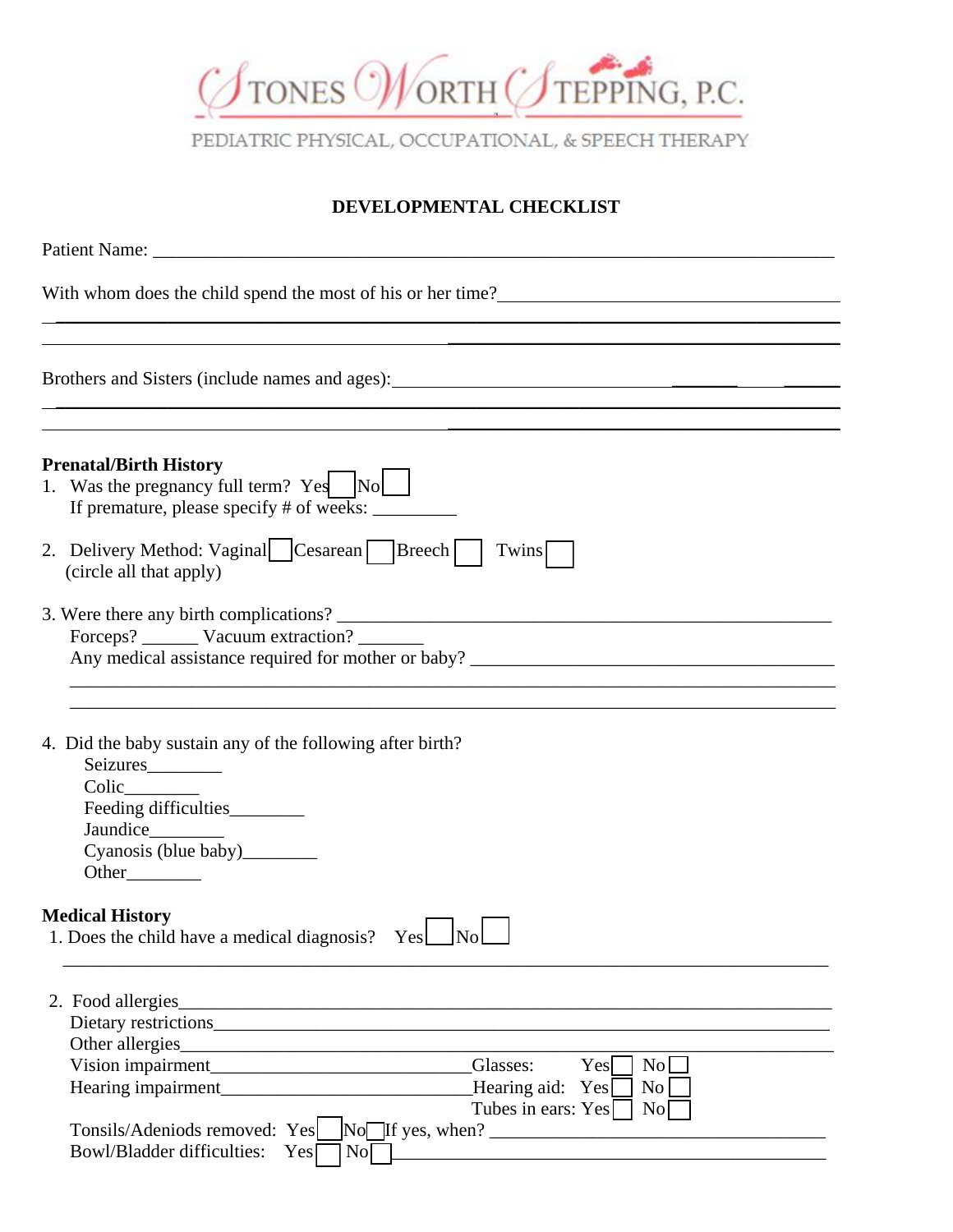- 3.  $Surgery(s)$
- 4. Current medication(s) and reason (s) for taking:

\_\_\_\_\_\_\_\_\_\_\_\_\_\_\_\_\_\_\_\_\_\_\_\_\_\_\_\_\_\_\_\_\_\_\_\_\_\_\_\_\_\_\_\_\_\_\_\_\_\_\_\_\_\_\_\_\_\_\_\_\_\_\_\_\_\_\_\_\_\_\_\_\_\_\_\_\_\_\_\_\_\_\_

\_\_\_\_\_\_\_\_\_\_\_\_\_\_\_\_\_\_\_\_\_\_\_\_\_\_\_\_\_\_\_\_\_\_\_\_\_\_\_\_\_\_\_\_\_\_\_\_\_\_\_\_\_\_\_\_\_\_\_\_\_\_\_\_\_\_\_\_\_\_\_\_\_\_\_\_\_\_\_\_\_\_\_

\_\_\_\_\_\_\_\_\_\_\_\_\_\_\_\_\_\_\_\_\_\_\_\_\_\_\_\_\_\_\_\_\_\_\_\_\_\_\_\_\_\_\_\_\_\_\_\_\_\_\_\_\_\_\_\_\_\_\_\_\_\_\_\_\_\_\_\_\_\_\_\_\_\_\_\_\_\_\_\_\_\_\_

\_\_\_\_\_\_\_\_\_\_\_\_\_\_\_\_\_\_\_\_\_\_\_\_\_\_\_\_\_\_\_\_\_\_\_\_\_\_\_\_\_\_\_\_\_\_\_\_\_\_\_\_\_\_\_\_\_\_\_\_\_\_\_\_\_\_\_\_\_\_\_\_\_\_\_\_\_\_\_\_\_\_\_

 $\mathcal{L} = \{ \mathcal{L} = \{ \mathcal{L} = \{ \mathcal{L} = \{ \mathcal{L} = \{ \mathcal{L} = \{ \mathcal{L} = \{ \mathcal{L} = \{ \mathcal{L} = \{ \mathcal{L} = \{ \mathcal{L} = \{ \mathcal{L} = \{ \mathcal{L} = \{ \mathcal{L} = \{ \mathcal{L} = \{ \mathcal{L} = \{ \mathcal{L} = \{ \mathcal{L} = \{ \mathcal{L} = \{ \mathcal{L} = \{ \mathcal{L} = \{ \mathcal{L} = \{ \mathcal{L} = \{ \mathcal{L} = \{ \mathcal{$ 

5. Other medical concerns: \_\_\_\_\_\_\_\_\_\_\_\_\_\_\_\_\_\_\_\_\_\_\_\_\_\_\_\_\_\_\_\_\_\_\_\_\_\_\_\_\_\_\_\_\_\_\_\_\_\_\_\_\_\_\_\_\_\_\_\_\_\_\_

## **Developmental History**

| Milestone                           | Age Appropriate | Age Your Child<br>Completed the Skill |  |
|-------------------------------------|-----------------|---------------------------------------|--|
| Held Head Up Lying                  |                 |                                       |  |
| on Stomach                          | 3 months        |                                       |  |
| <b>Rolled Over</b>                  | 6 months        |                                       |  |
| <b>Babbled</b>                      | 6 months        |                                       |  |
| Crawled                             | 9 months        |                                       |  |
| Walked                              | 12 months       |                                       |  |
| Spoke Single Words                  | 12 months       |                                       |  |
| Drew with a Crayon                  | 18 months       |                                       |  |
| Threw Ball While Standing 18 months |                 |                                       |  |
| Jumped                              | 2 years         |                                       |  |
| Kicked a Ball                       | 2 years         |                                       |  |
| Walked up Steps                     | $21/2$ years    |                                       |  |
| Spoke in Sentences                  | $21/2$ years    |                                       |  |
| <b>Cut with Scissors</b>            | $21/2$ years    |                                       |  |
| <b>Toilet Trained</b>               | 3 years         |                                       |  |
| Rode a Tricycle                     | 3 years         |                                       |  |
| Self Fed w/ Utensils                | $31/2$ years    |                                       |  |
| Dressed/Undressed Self              | 4 years         |                                       |  |
| Rode a Bicycle                      | $41/2$ years    |                                       |  |
| <b>Tied Shoes</b>                   | 5 years         |                                       |  |

Does your child do the following:

- 1. Identify pictures in books  $YES \square NO \square$ 2. Engage in conversations Y 3. Follow simple 1-step directions  $Y$ 4. Follow multi-step directions Y 5. Engage in echolailia  $Y$ 6. Express emotion appropriately  $\begin{array}{cc} Y \\ 7 \end{array}$   $\begin{array}{cc} \text{F}_1 \text{Page} & \text{F}_2 \text{Figure} \end{array}$ 7. Engage in creative play 8. Express difficulty feeding Y 9. Express difficulty sleeping YES NO
- 10. Makes friends easily

| ES  | N <sub>O</sub> |  |
|-----|----------------|--|
| ES  | NO             |  |
| ES  | NO             |  |
| ES  | N <sub>O</sub> |  |
| ΈS  | NO             |  |
| 7ES | NO             |  |
| 7ES | N <sub>O</sub> |  |
| YES | N <sub>O</sub> |  |
| VES |                |  |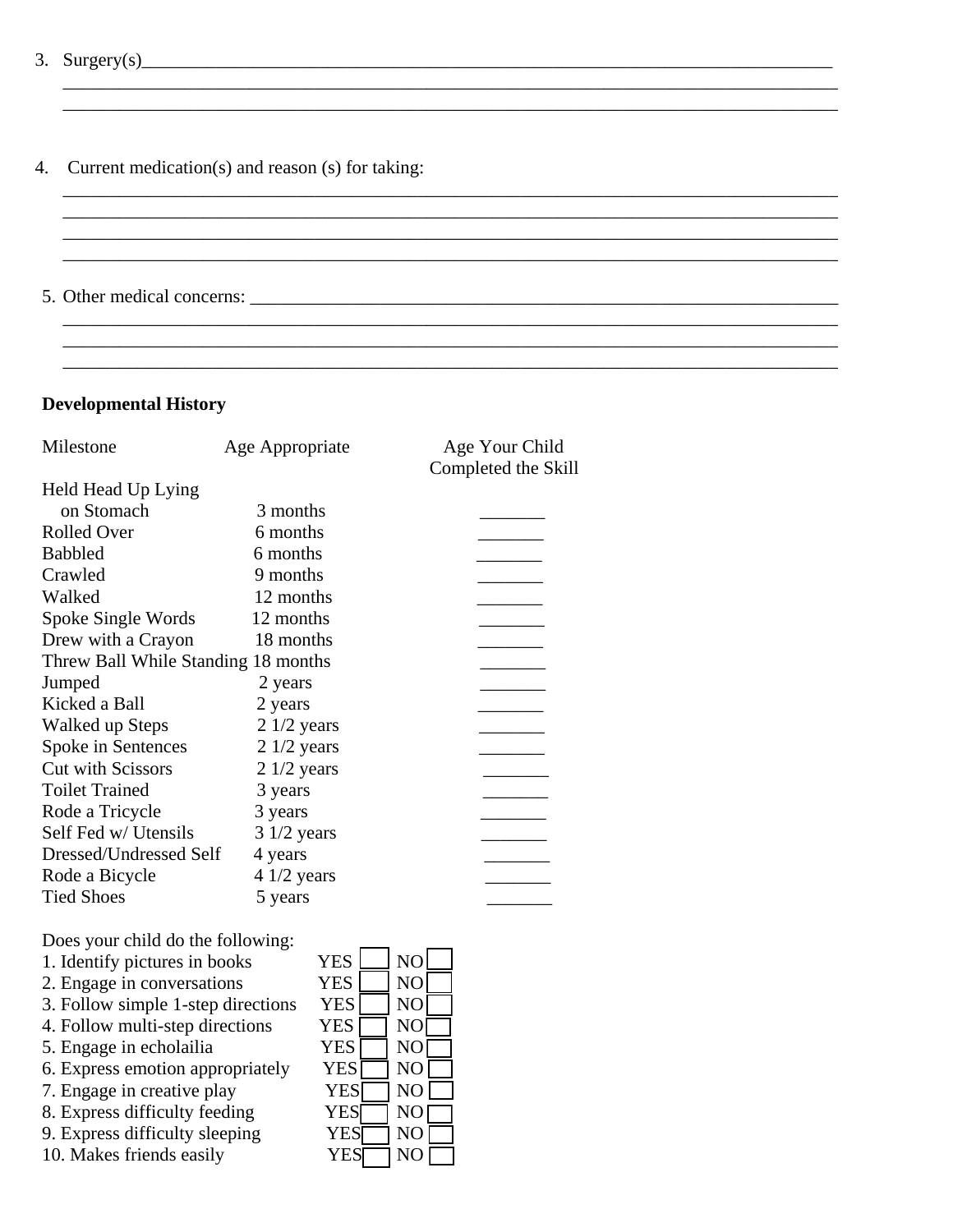|                                                                                                                                                                                                                                                                                                                                                                                                              | Hand dominance: Right   Left   Not established                                                                                                                                                                                 |
|--------------------------------------------------------------------------------------------------------------------------------------------------------------------------------------------------------------------------------------------------------------------------------------------------------------------------------------------------------------------------------------------------------------|--------------------------------------------------------------------------------------------------------------------------------------------------------------------------------------------------------------------------------|
|                                                                                                                                                                                                                                                                                                                                                                                                              | 2. Do you have any concerns about your child's strength or coordination? Yes No                                                                                                                                                |
|                                                                                                                                                                                                                                                                                                                                                                                                              |                                                                                                                                                                                                                                |
|                                                                                                                                                                                                                                                                                                                                                                                                              | 3. Does your child use any special equipment (wheelchair, braces, etc.)? Yes $ N_0 $                                                                                                                                           |
|                                                                                                                                                                                                                                                                                                                                                                                                              |                                                                                                                                                                                                                                |
| 4. Please indicate any safety concerns your child may have:<br>a. self-abusive Yes No                                                                                                                                                                                                                                                                                                                        | b. abusive toward others $Yes \Box No \Box$<br>c. run from building premises $\overline{Yes}$ No $\Box$                                                                                                                        |
|                                                                                                                                                                                                                                                                                                                                                                                                              |                                                                                                                                                                                                                                |
| <b>Education History</b>                                                                                                                                                                                                                                                                                                                                                                                     | School: Contact Contact Contact Contact Contact Contact Contact Contact Contact Contact Contact Contact Contact Contact Contact Contact Contact Contact Contact Contact Contact Contact Contact Contact Contact Contact Contac |
|                                                                                                                                                                                                                                                                                                                                                                                                              | Teacher(s): The contract of the contract of the contract of the contract of the contract of the contract of the contract of the contract of the contract of the contract of the contract of the contract of the contract of th |
|                                                                                                                                                                                                                                                                                                                                                                                                              | 1. Please list any services that your child is (a) currently receiving or (b) has received in the past. Please<br>include dates of service. (i.e. physical therapy, occupational therapy, speech therapy, early intervention,  |
| school services, etc.)<br>$\left( \text{a} \right)$ and $\left( \text{a} \right)$ and $\left( \text{a} \right)$ and $\left( \text{a} \right)$ and $\left( \text{a} \right)$ and $\left( \text{a} \right)$ and $\left( \text{a} \right)$ and $\left( \text{a} \right)$ and $\left( \text{a} \right)$ and $\left( \text{a} \right)$ and $\left( \text{a} \right)$ and $\left( \text{a} \right)$ and $\left( \$ |                                                                                                                                                                                                                                |
|                                                                                                                                                                                                                                                                                                                                                                                                              | <u> 1989 - Johann Stoff, amerikansk politiker (d. 1989)</u><br>(b)                                                                                                                                                             |
|                                                                                                                                                                                                                                                                                                                                                                                                              |                                                                                                                                                                                                                                |
|                                                                                                                                                                                                                                                                                                                                                                                                              |                                                                                                                                                                                                                                |
|                                                                                                                                                                                                                                                                                                                                                                                                              |                                                                                                                                                                                                                                |